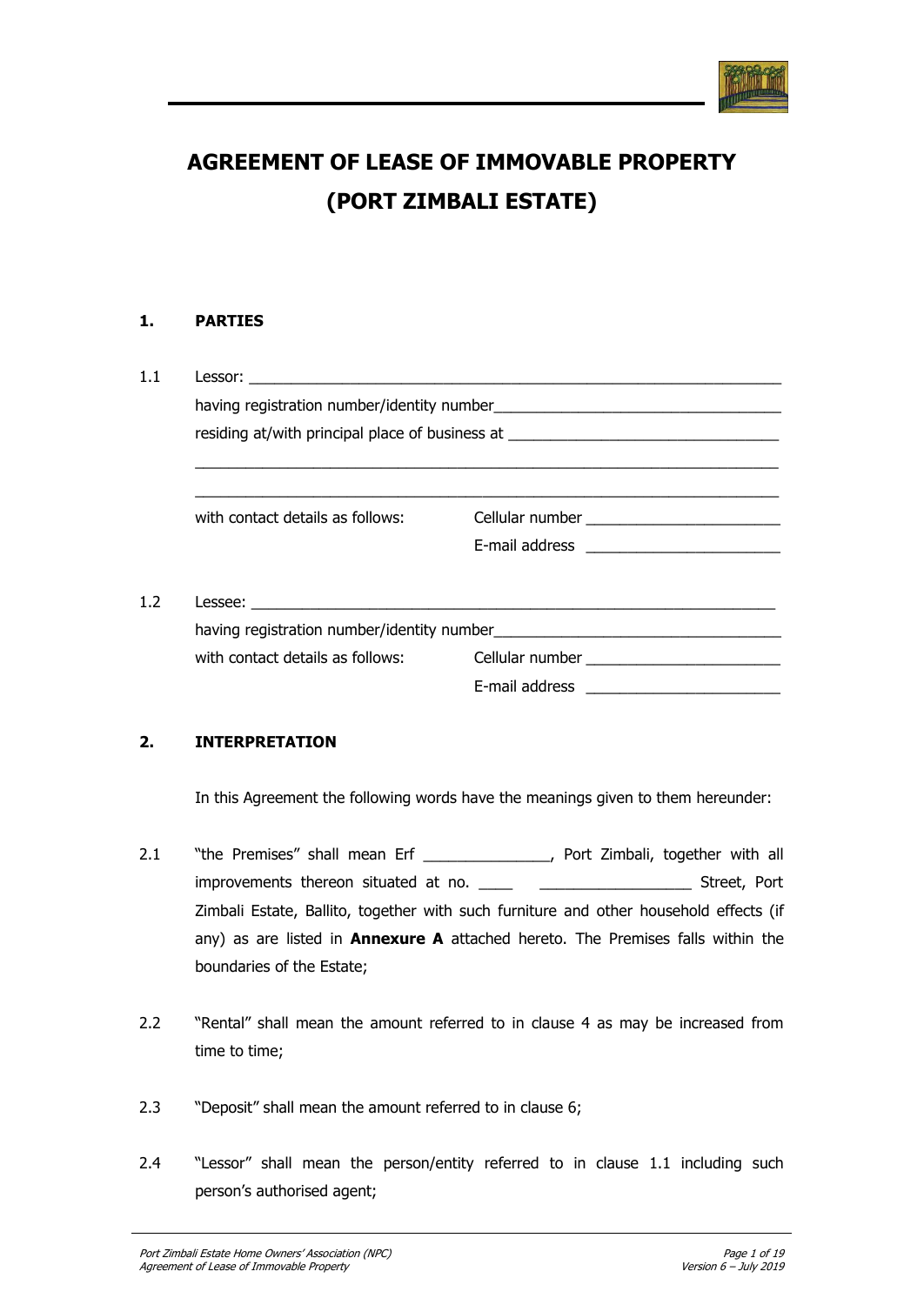

- 2.5 "Lessee" shall mean the person/entity referred to in clause 1.2 including such person"s authorised agent;
- 2.6 "the Act" shall mean the Rental Housing Act 50 of 1999, including any regulations made under section 15(1)(f) of the Act in so far as such regulations apply to this Agreement;
- 2.7 "the / this Agreement" shall mean this Agreement of Lease of Immovable Property and all annexures thereto as may be amended from time to time;
- 2.8 "Parties" shall mean the Lessor and the Lessee, and the term "Party" shall be construed as reference to either of them as the context may require;
- 2.9 "Commencement Date" shall mean the day of  $20$ ;
- 2.10 "Home Owners' Association" shall mean the Port Zimbali Estate Home Owner's Association (NPC) (Registration Number: 2006/008435/08) with principal place of business at 217 Emerald Avenue, Lyttelton Manor X3, Centurion, Gauteng.

| 2.11 |        | "Estate Agent" shall mean _________ | ΩT |
|------|--------|-------------------------------------|----|
|      | Cell:  |                                     |    |
|      | Email: |                                     |    |

**Delete** this Paragraph 2.11 if it is not applicable

Should this paragraph 2.11 be deleted, such deletion is regarded by the Parties as sufficient evidence that there is no Estate Agent"s commission, costs or fees of any nature whatsoever due by either Party to an Estate Agent and that the Parties acknowledge that this Agreement was not concluded as a result of any one Party being introduced to the other as a direct result of an Estate Agent's efforts.

2.12 "Lease Period" shall mean the period during which this Agreement will have full force and effect, such period starting on the Commencement Date and ending on the date on which the Agreement expires or terminates, such Expiry Date or termination date coming into effect as provided for in this Agreement;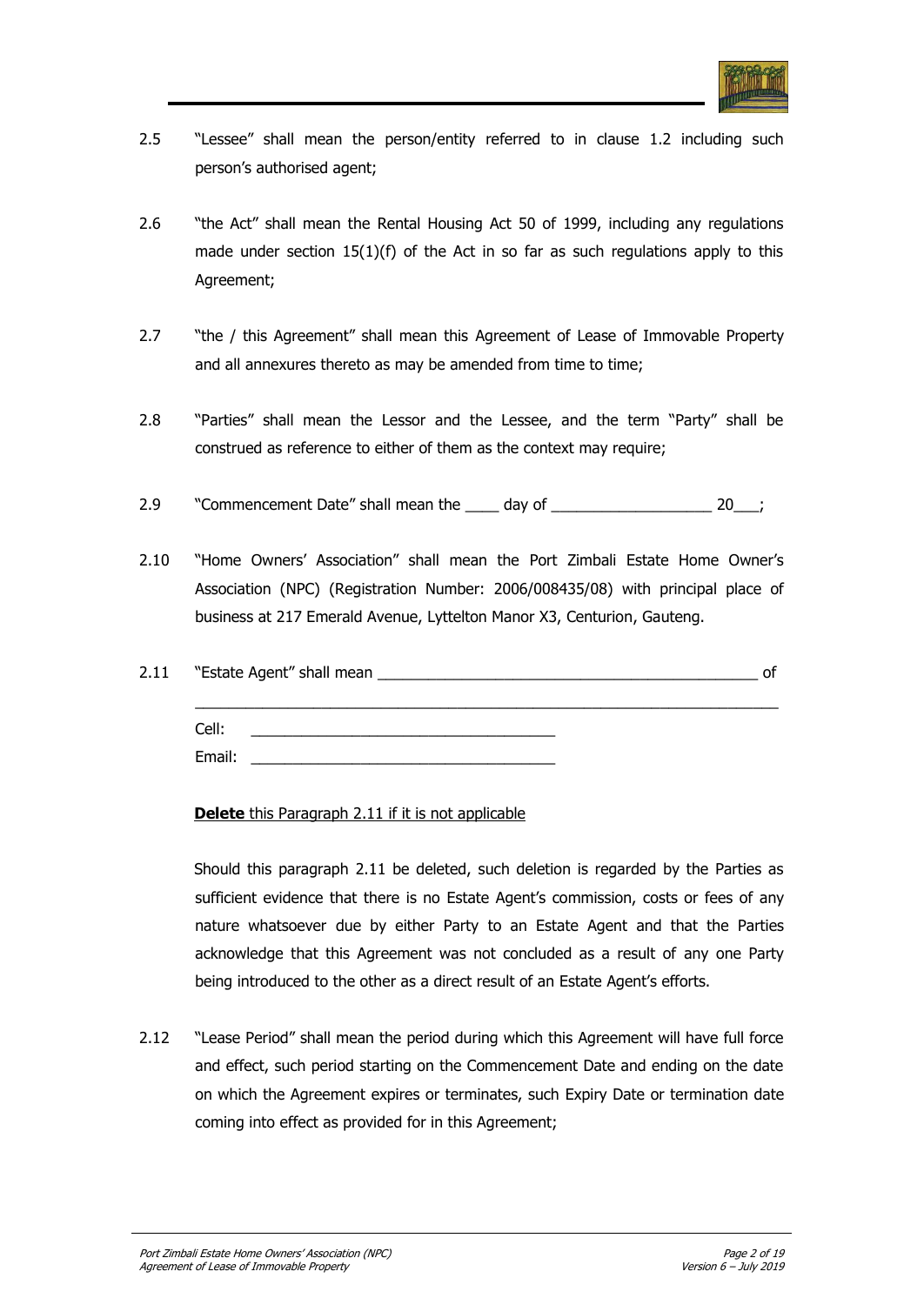

2.13 "Estate" shall mean the secured and gated residential area over which the Home Owner"s Association has control. The extent of the control is comprehensively depicted in the Memorandum of Incorporation of the Home Owners" Association of which the RULES of the Home Owners" Association forms an integral part. The RULES of the Home Owners" Association are not included in or attached to this agreement. The Lessee however confirms that he has been placed in possession of the RULES as the current and reigning MOI and RULES are available for public inspection on the website of the HOA at [www.pze.co.za,](http://www.pze.co.za/) and by virtue of him signing this Agreement the Lessee acknowledges his understanding of its contents and accepts its contents as binding on him.

Confirmation of possession, acknowledgement and understanding:

Signature: Lessee Signature: Witness

# **3. LETTING AND HIRING**

3.1 The Premises are hereby let and hired subject to the terms and conditions contained in this Agreement, the provisions of the Memorandum of Incorporation (which include the RULES) of the Home Owners" Association, the content, meaning and implications of which the Lessee warrants that he is fully aware of.

\_\_\_\_\_\_\_\_\_\_\_\_\_\_\_\_\_\_\_\_\_\_\_\_ \_\_\_\_\_\_\_\_\_\_\_\_\_\_\_\_\_\_\_\_\_\_\_\_

- 3.2 The Lessor and Lessee must comply with the duties imposed on them by the provisions of the Act and the Memorandum of Incorporation (which includes the RULES) of the Home Owners" Association and agree to abide by and be subject to the Memorandum of Incorporation (which includes the RULES) of the Home Owners" Association.
- 3.3 The Lessor shall pay the Estate Agent procurement and other service fees as may be agreed between the Lessor and Estate Agent in terms of Clause 21 below. In the event that the Lease Period extends to a period for longer than 24 consecutive months in time, and unless the contrary is agreed to between the Lessor and the Estate Agent and such agreement is reduced to writing, procurement fees will not be payable by the Lessor to the Estate Agent as from the 25<sup>th</sup> month onwards.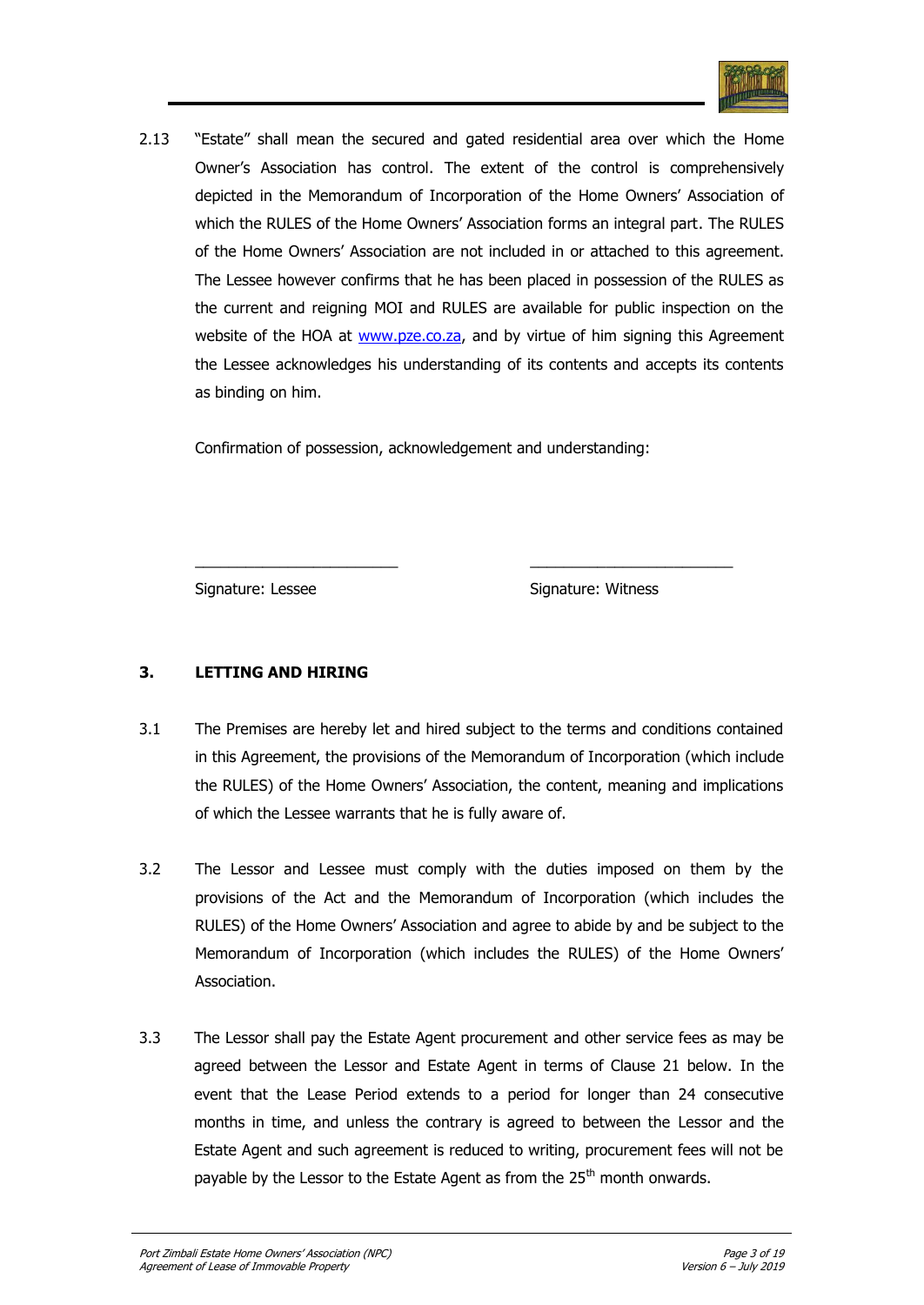

# **4. RENTAL**

- 4.1 The monthly Rental payable by the Lessee to the Lessor for the lease of the Premises is the sum of R  $\qquad \qquad$ repeat in words) which amount shall escalate at \_\_\_\_% (\_\_\_\_\_\_\_\_\_\_\_\_\_\_ repeat in words) on each anniversary of the Commencement Date.
- 4.2 The Lessee shall pay the Rental monthly in advance on the first working day of every month free of all bank charges and when effecting payment shall clearly identify each payment made by him.
- 4.3 The Rental shall be paid on or before the due date, without deduction or set off at such place as the Lessor may indicate in writing from time to time.
- 4.4 Payment of Rental received after the 3rd day of any given month will be subject to a surcharge of R200.00 to cover additional administration costs.
- 4.5 Any payment received shall first be allocated to administration fees, legal costs and interest and thereafter to Rental.

# **5. COMMENCEMENT AND DURATION**

- 5.1 This Agreement will commence on the Commencement Date enduring for an initial period of \_\_\_\_ (\_\_\_\_\_\_\_\_\_\_\_\_\_\_\_\_\_\_ repeat in words) months ("the initial period").
- 5.2 Provided the Lessee is not in breach of any of the provisions of this Agreement and/or the provisions of the Memorandum of Incorporation (which include the RULES) of the Home Owners" Association the Lessee shall have the option to renew the Agreement for a further  $\frac{1}{\sqrt{2}}$  ( $\frac{1}{\sqrt{2}}$  repeat in words) months on the same terms and conditions provided such intention of renewal is exercised in writing and delivered to the domicilium of the Lessee or his agent before (*date*) and that the rental escalation will be as described in clause 4.1 above.
- 5.3 Should the Lessee fail to exercise the option to renew the Agreement as described in paragraph 5.2 above, the Agreement will expire on \_\_\_\_\_\_\_\_\_\_\_\_\_\_\_\_\_\_\_\_\_\_\_\_\_\_\_\_\_\_ (date) ("the Expiry Date").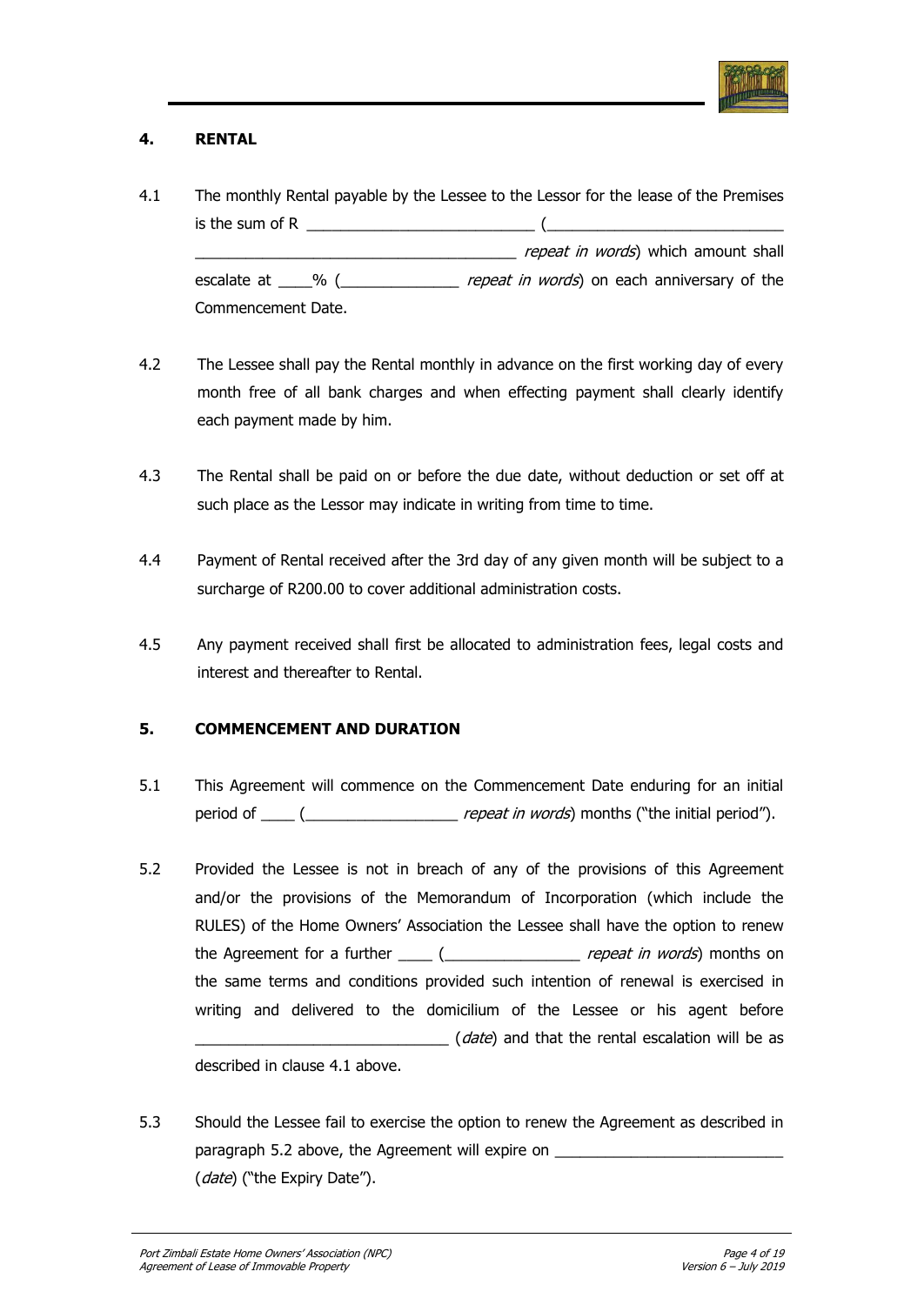

## **6. DEPOSITS**

| 6.1.1 |  |                   |
|-------|--|-------------------|
| 6.1.2 |  | repeat in words); |
|       |  | repeat in words); |
| 6.1.3 |  |                   |
|       |  | repeat in words); |

6.1 The Lessee must immediately after the Lessor has signed this Agreement pay -

to the Lessor or his appointed Agent. The Lessor or his appointed Agent shall invest the deposits in an interest bearing account for the benefit of the Lessee in accordance with the requirements of the Act, interest accruing to the Lessee.

- 6.2 On termination of the Agreement the Deposits will be dealt with as follows:
- 6.2.1 The Lessor may use the Deposits and all interest earned thereon to pay all amounts for which the Lessee is liable under this Agreement, including unpaid electricity and telephone accounts, arrear Rental and the cost of repairing damage to the Premises and/or replacing lost keys. The balance of the Deposits (if any) will be refunded to the Lessee within the time limits stipulated in the Act.
- 6.2.2 If no amounts are due and owing by the Lessee to the Lessor in terms of this Agreement, the Deposit and all interest earned thereon will be refunded to the Lessee within seven days after expiry of the Agreement.

# **7. ADDITIONAL PAYMENTS BY LESSEE**

- 7.1 The Lessee must on demand pay to the Lessor -
- 7.1.1 the Tenant Clearance Certificate fee as levied by the Home Owners' Association, currently a once off fee of R575;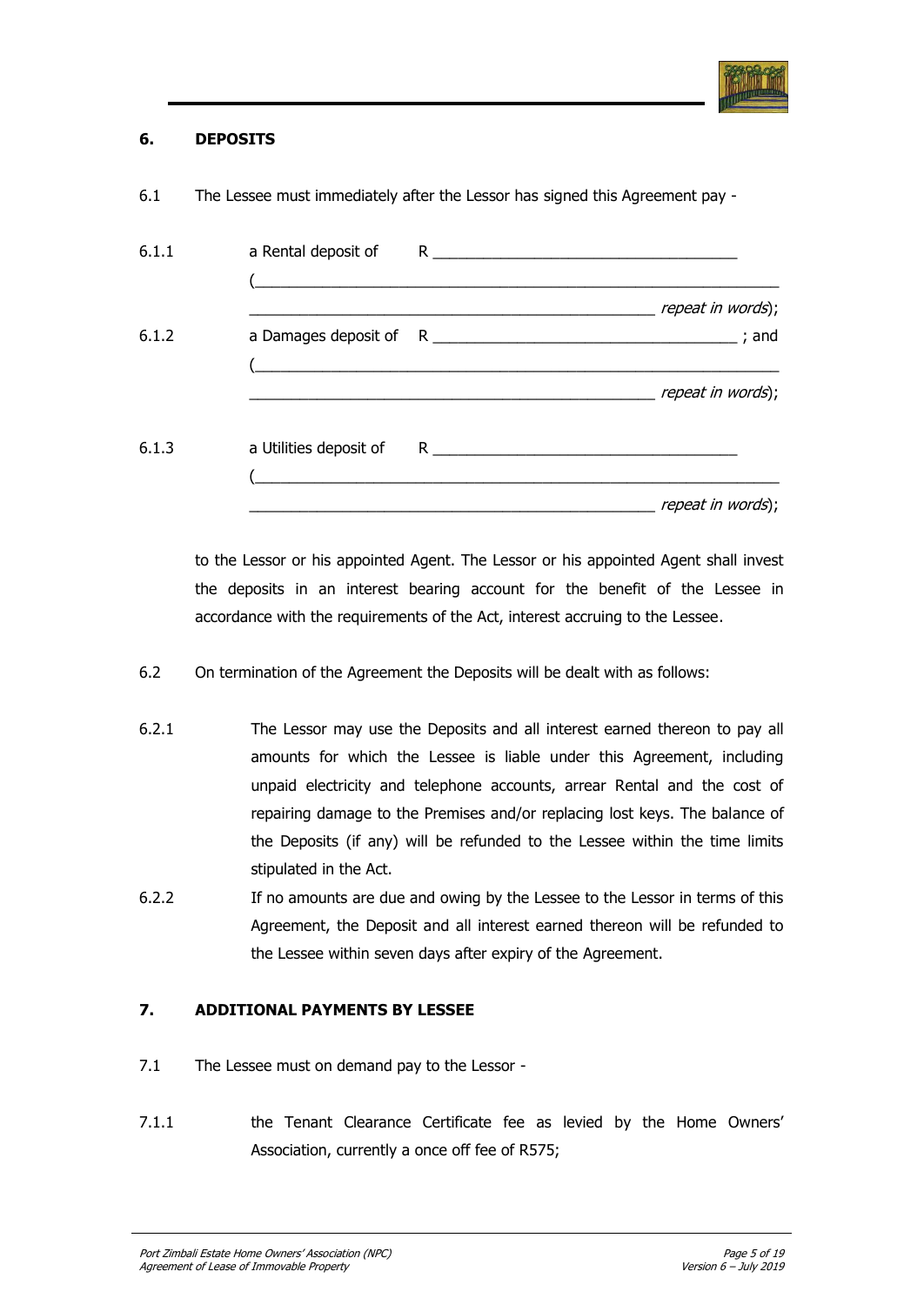

- 7.1.2 the Pet Clearance Certificate fee, if applicable, as levied by the Home Owners' Association, currently a once off fee of R172.50 per pet  $-$  it is specifically highlighted that the Home Owners' Association places various restrictions on pets kept by residents on the estate – please peruse the RULES;
- 7.1.3 the fee levied by the Home Owners' Association for registering access onto the Estate, currently a fee of R75 per person for which access is required – it is recorded that both the Lessee and the Lessor must complete and sign the relevant access application forms utilised for the access registration process.
- 7.1.4 all charges levied by the HOA for the supply of and use of water and provision of sewerage facilities to the Premises, the statement/invoice provided by the HOA being sufficient evidence of the amount due and it being recorded that such statement/invoice indicates the usage for a specific period and for which the Lessee will be liable;
- 7.1.5 all charges levied by the Kwa-Dukuza Local Municipality (the "Local Council") for the provision and usage of electricity and for the provision of refuse removal services, the statement/invoice provided by the Local Council being sufficient evidence of the amount due and it being recorded that such statement/invoice indicates the usage for a specific period and for which the Lessee will be liable;
- 7.1.6 it is recorded that the Home Owners" Association has a clubhouse facility that may be utilised by residents, which includes the Lessee, on the Estate. The use of these facilities attracts various fees and costs. In this specific regard the Parties agree that while the Home Owners" Association will in the normal way of business bill such fees and costs directly to the Lessee, the ultimate liability for the payment of such fees and costs incurred remains with the Lessor should the Home Owners" Association fail to recover said billings from the Lessee;
- 7.1.7 all fines and other charges levied by the HOA relating to the breach of the RULES as catered for in the MOI of the HOA;
- 7.1.8 all legal costs, as between attorney and own client, incurred by the Lessor in initiating legal steps or action against the Lessee to enforce any of the Lessor's rights or the Lessee's obligations in terms of this Agreement and/or the constitution of the Home Owners" Association and/or the Act;
- 7.1.9 interest on each amount not paid by the Lessee on due date, calculated at the rate of 5% above the prime rate charged by the Lessor"s bankers.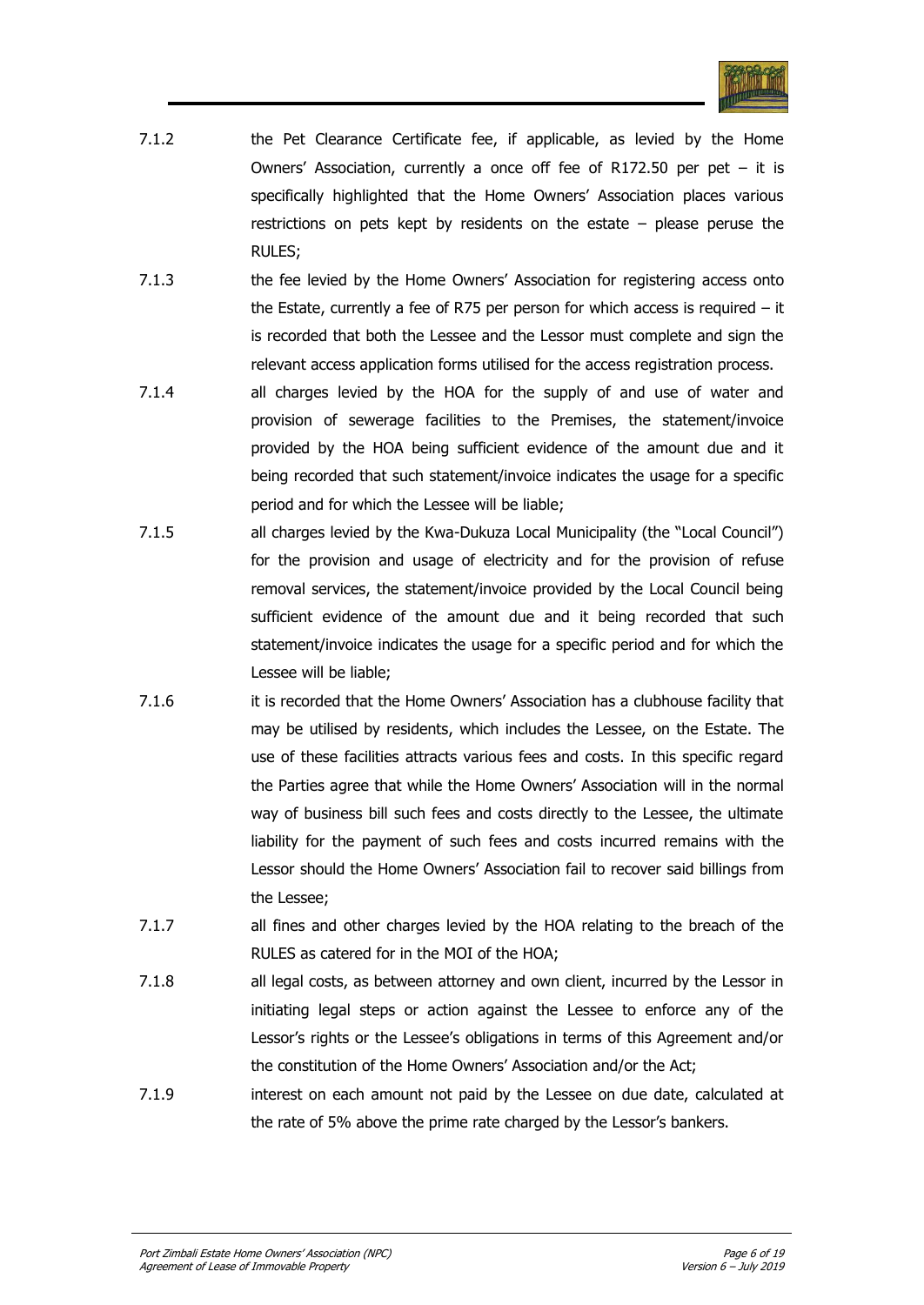

- 7.2 Should the municipal rates and taxes and/or the levy payable in respect of the Premises be increased at any time during the duration of this Agreement, the Lessor may recover from the Lessee the amount of such increase (VAT inclusive), monthly as from the date of the increase up to the termination of this Agreement. This amount will be due and owing by the Lessee to the Lessor after it has been paid by the Lessor to the local authority and/or the Home Owners" Association.
- 7.3 The Lessee indemnifies the Lessor against any damages suffered by him as a result of any failure or interruption of any supplies to the Premises and the Lessor does not warrant that any such supplies will be continued for the duration of the period of this Agreement. The Lessor undertakes to perform no act or omission to prejudice the continuation or resumption of such supplies.

## **8. LESSEE'S GOODS ON THE PREMISES**

All goods brought onto the Premises by the Lessee at the beginning of or during the Lease Period -

- 8.1 must remain on the Premises as security for all Rental or other payments for which the Lessee is liable in terms of this Agreement, and no such goods may be removed by the Lessee without the written consent of the Lessor;
- 8.2 are at the sole risk of the Lessee and the Lessor has no responsibility relating thereto.

## **9. PAYMENT OF RATES AND TAXES AND LEVIES**

The Lessor must pay all rates, taxes and levies payable in respect of the Premises.

## **10. PROHIBITION AGAINST SUBLETTING AND PARTING WITH POSSESSION**

The Lessee may not -

- 10.1 cede any rights or assign any obligations under this Agreement; or
- 10.2 sublet the Premises or any portion thereof; or
- 10.3 part with possession of the Premises or any portion thereof without the Lessor"s prior written consent which may not be unreasonably withheld.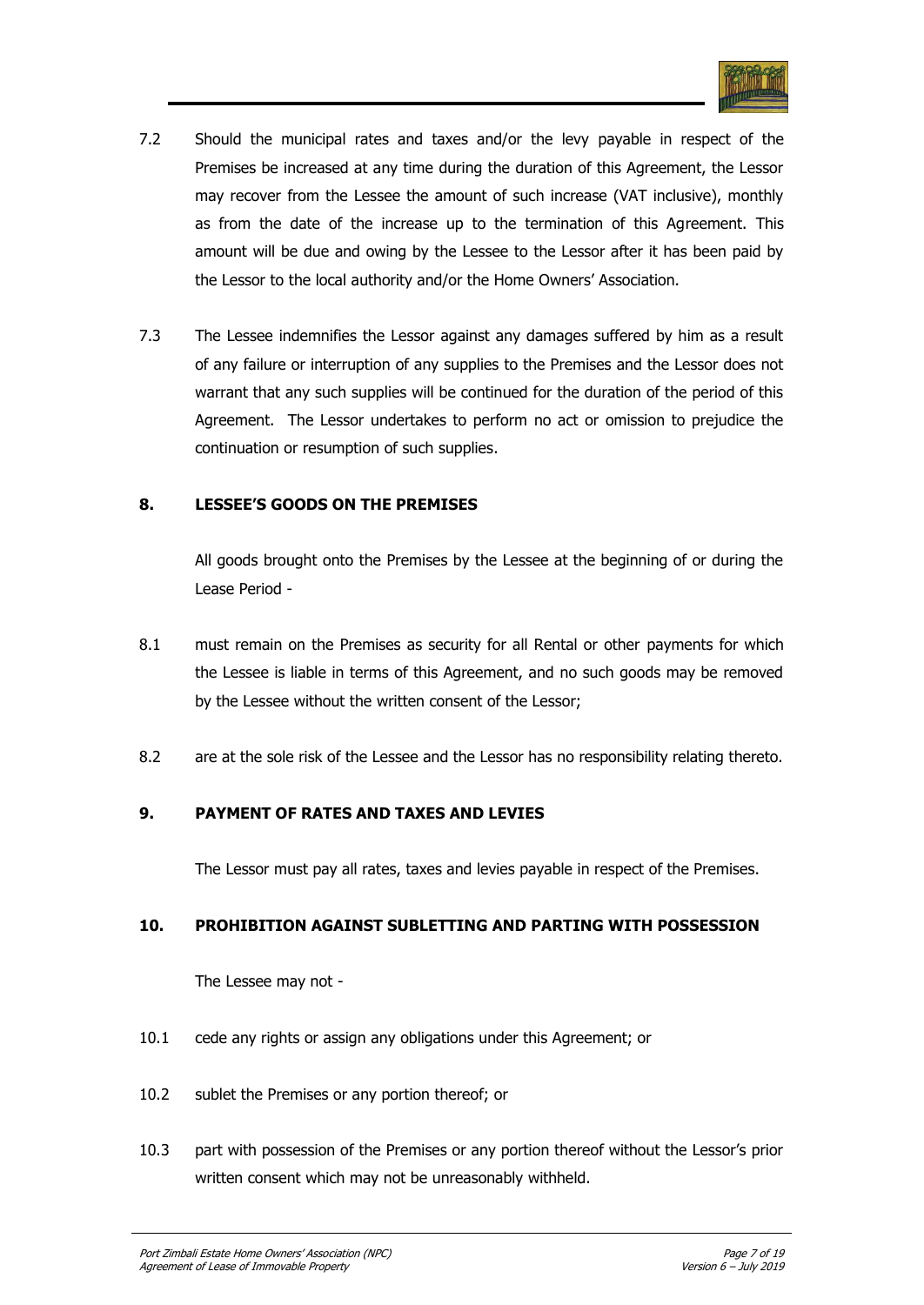

## **11. OCCUPATION**

- 11.1 The Lessor must make the Premises available to the Lessee by not later than the Commencement Date.
- 11.2 If the Premises are available for occupation on the Commencement Date but the Lessee does not take occupation, the Lessor may immediately cancel this Agreement without notice and hold the Lessee liable for any loss of rental or other losses suffered by the Lessor.
- 11.3 If the Lessee cannot occupy the Premises because they have been materially damaged by any act of God, including but not limited to fire, earthquake, weather, riot activity or the like and the Lessor -
- 11.3.1 has not within 30 days of the date of the damage informed the Lessee in writing that this Agreement will continue, this Agreement is deemed to have been cancelled on the date that the damage occurred and the Lessor must then refund to the Lessee all rental paid in advance beyond the date of such damage; or
- 11.3.2 has within 30 days of the date of the damage informed the Lessee in writing that this Agreement will continue, the Lessor must restore the Premises to a habitable condition as soon as possible and the rental will be adjusted to allow for the period during which the Lessee could not be in occupation.
- 11.4 The Lessee may not without first obtaining the Lessor"s written consent (which will not be unreasonably withheld) -
- 11.4.1 vacate the Premises before the Expiry Date and/or the date of termination of the Agreement as provided for in this Agreement; or
- 11.4.2 leave the Premises unoccupied for more than six weeks at a time.
- 11.5 The Premises will be personally occupied by Lessee and not more than repeat in words) other persons – the maximum number of persons is limited to two persons per bedroom.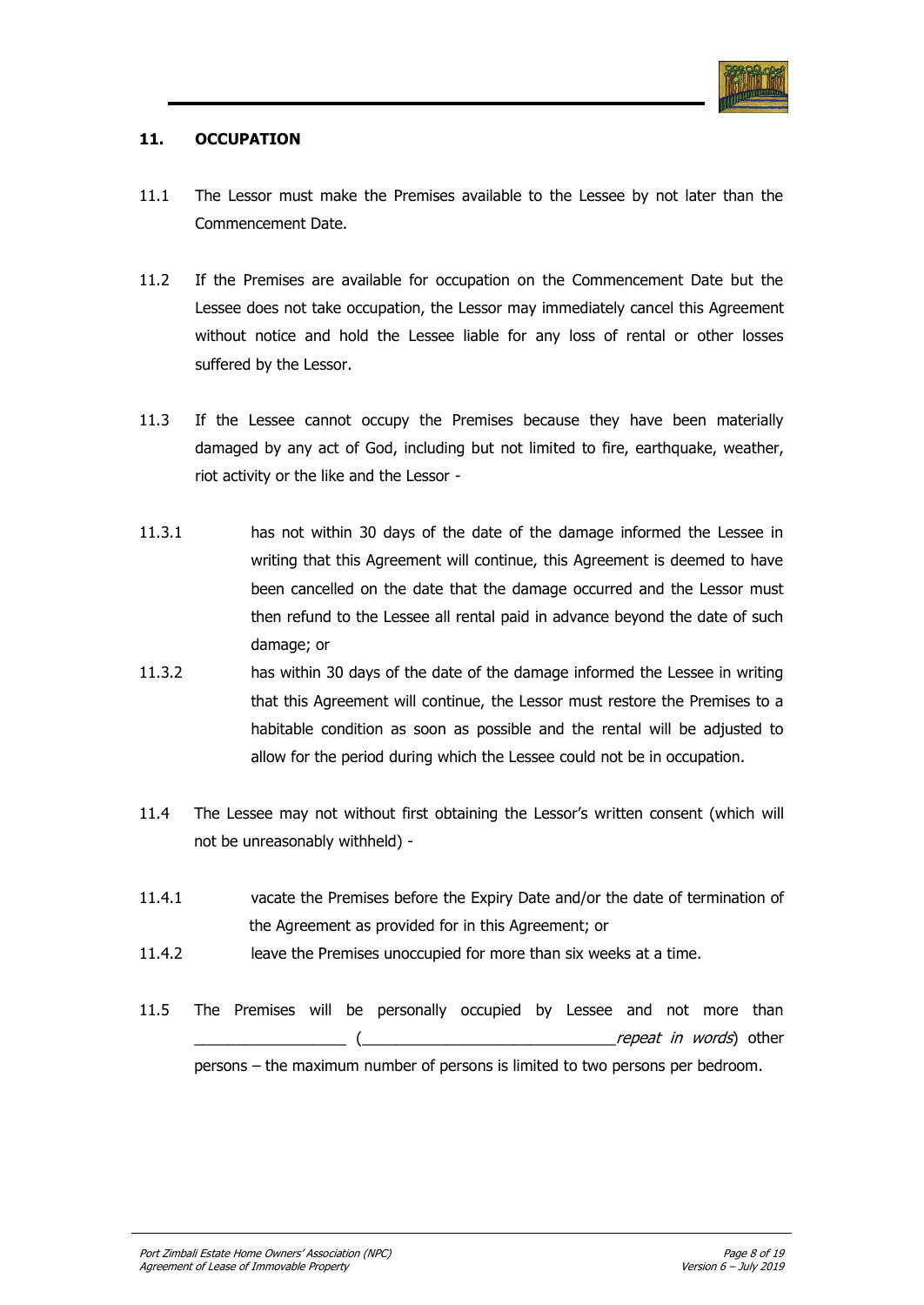

## **12. DEFECTS, MAINTENANCE AND INSPECTIONS**

- 12.1 The Lessor and Lessee jointly inspected the Premises before the Lessee moved in and in **Annexure B** hereto registered the defects in and damage to the Premises. Except for what is stated in **Annexure B**, it is hereby recorded that at the Commencement Date the Premises are in a good state of repair and condition, suitable for the purpose for which they are let, and that all keys, locks, glass windows, electrical installations, sanitary ware, sewerage pipes, stoves, water taps, air-conditioners (if any), pool pump, pool filter and automated pool cleaning devices (if any), geysers and other items including all the movable goods specified in **Annexure A** to this Agreement ("the goods"), are likewise in good order and condition. The Premises are let and hired in the condition in which they are at the Commencement Date, without any warranty express or implied, as to the absence of latent or patent defects therein, but subject always to the Lessee"s maintenance obligations in terms of Clause 12 of this Agreement.
- 12.2 The Lessor must -
- 12.2.1 keep the structure of the Premises, including the walls and the roof, in a state of good repair;
- 12.2.2 maintain the Premises in a condition reasonably fit for the purposes for which they are let; and
- 12.2.3 attend to defects in and damage to the Premises for which the Lessor is responsible in terms of this Agreement or the Act, within fourteen days after becoming aware of such defect or damage.
- 12.3 The Lessee must -
- 12.3.1 clean the carpets and other floor coverings and tiles regularly, it being recorded that this will be replaced completely at the expense of the Lessee should they be damaged beyond reasonable wear and tear;
- 12.3.2 notwithstanding the obligations of the Home Owners" Association, keep the grounds and flowerbeds of the Premises in a neat and tidy condition;
- 12.3.3 keep the swimming pool (if any) clean, free from all obstruction and contamination;
- 12.3.4 have the air-conditioners (if any) serviced annually, the first such service to be undertaken after 6 (six), but within 9 (nine) months, from commencement date, and such servicing will be undertaken by the service provider nominated by the Lessor;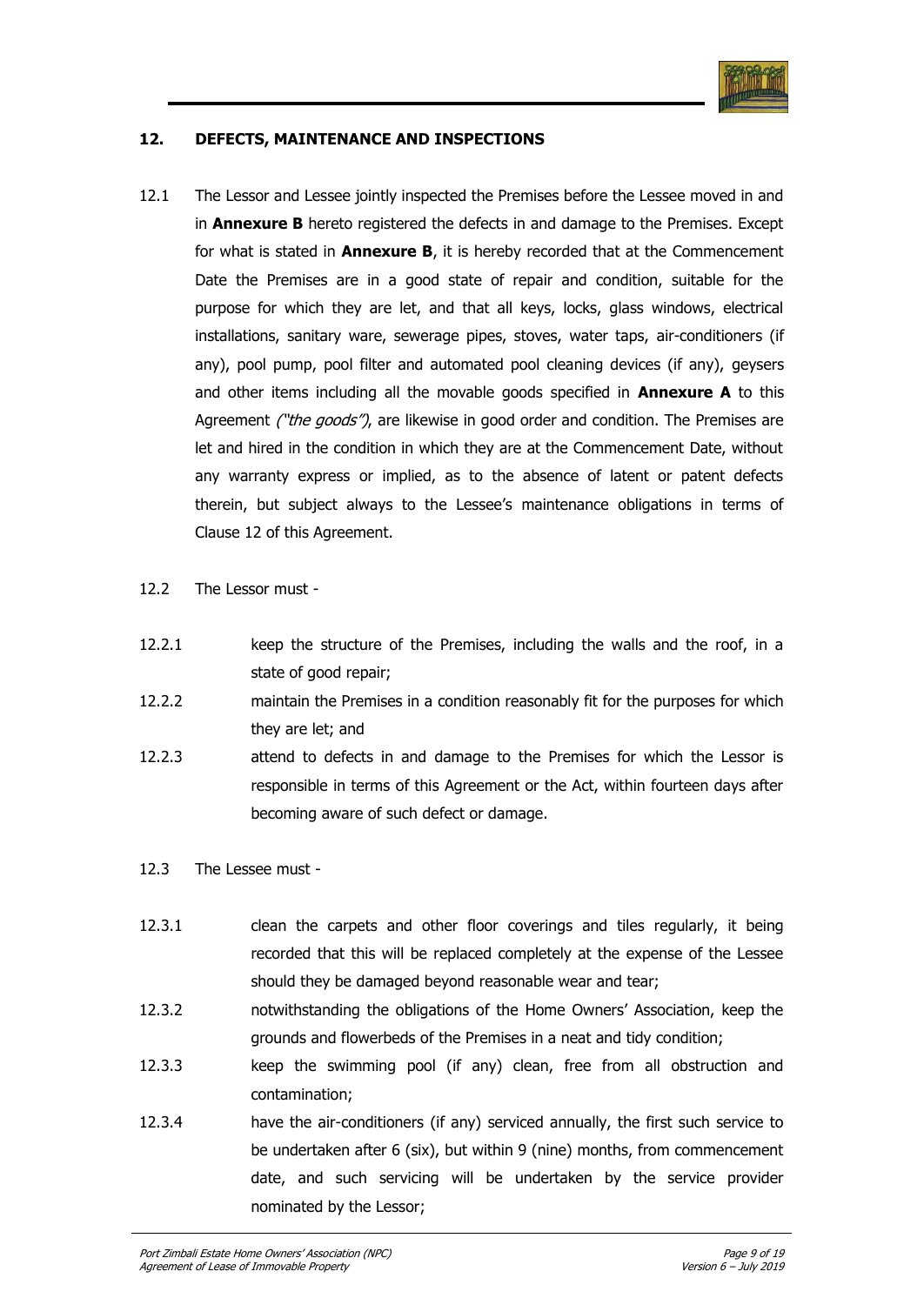

| 12.3.5 | in the event of damage caused to the Premises as a result of a burglary,     |
|--------|------------------------------------------------------------------------------|
|        | repair and restore the Premises to its original condition within 30 (thirty) |
|        | days of such burglary having occurred;                                       |

- 12.3.6 not store or permit to be stored any petrol or explosives on the premises, nor do or permit any act thereon liable to increase the premium rate or prejudice or effect the Lessor"s rights, under any policy of insurance covering the building;
- 12.3.7 keep the sewerage and drainage system free from all blockages;
- 12.3.8 keep the Premises and the goods (if any) in a clean, safe and neat condition and free of rodents, insects and other pests; and
- 12.3.9 keep the Premises and the goods (if any) in a clean, safe and neat condition;
- 12.3.10 replace all electrical globes during the term of the tenancy as may be required; and
- 12.3.11 forthwith and at own cost repair damage to the Premises or the goods (if any) caused by the Lessee or persons for whose conduct the Lessee is responsible.
- 12.4 The Lessor may after reasonable notice to the Lessee make such alterations as are deemed necessary for the safety, preservation or improvement of the Premises.
- 12.5 If the Lessee fails to keep the Premises and/or the goods in the manner specified in clause 12 or the Act and continues to do so for seven days after receipt of a written notice informing the Lessee of such failure, the Lessor may, in addition to any other rights or remedies specified in this agreement, forthwith and without further notice to the Lessee repair the damage and/or carry out the required maintenance work and claim from the Lessee the cost incurred.
- 12.6 Notwithstanding the content of clause 12.5, if any repair or maintenance work must be done urgently during the duration of this Agreement to prevent damage to the Premises, burglary or vandalism, the Lessor may attend to this without any notice to the Lessee and recover the cost from the Lessee, should the Lessee be liable there for in terms of this Agreement or the Act.
- 12.7 All repairs to be done by the Lessee must be attended to by suitably skilled and qualified tradespersons that must be nominated by the Lessor.
- 12.8 The Lessor may, after giving 24 hours' notice to the Lessee, and at reasonable times inspect the Premises during the duration of this Agreement and the Lessee must allow the Lessor to do so.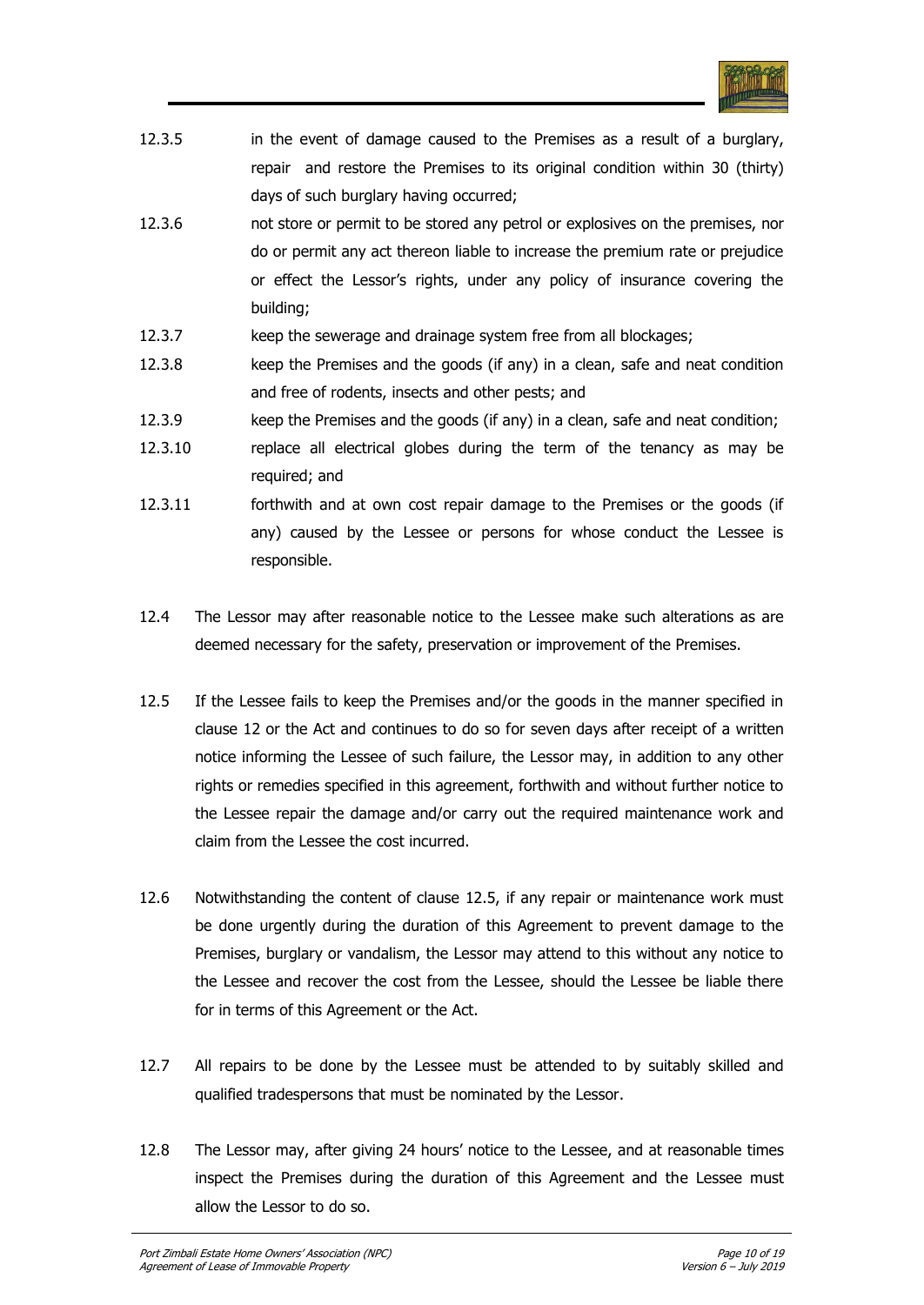

12.9 Within ten days prior to the expiry of this Agreement, the Lessor and Lessee must jointly inspect the Premises at a mutually convenient time to determine if there are any defects in or damage to the Premises or the goods, other than those referred to in Annexure B. Such inspection will not exempt the Lessee from liability for damage to or defects in the Premises or the goods, concealed or hidden from the Lessor during the inspection, or arising between the date of the inspection and the date when the Lessee has vacated the Premises. It is recorded that on termination of the Agreement the Lessee must restore the Premises and the goods to the Lessor in the same condition as they were at commencement of the Agreement, fair wear and tear excluded.

#### **13. SALE AND LEASE OF PREMISES**

- 13.1 The Lessor may at any time during the duration of this Agreement, advertise the Premises as being for sale.
- 13.2 The Lessor may advertise that the Premises are "to let" upon notice of termination being given by either Party, alternatively, 3 months prior to expiration of this Agreement.
- 13.3 Notwithstanding the provisions of clauses 13.2 and 13.3, the Lessee must allow any prospective lessee or purchaser to view the inside and outside of the Premises during reasonable hours, if an appointment to do so has been made with the Lessee. The Lessee must accept at least one such appointment per week.

## **14. USE OF THE PREMISES BY THE LESSEE**

The Lessee may use the Premises for residential purposes only and hereby undertakes not to -

- 14.1 contravene, or allow any person for whose conduct the Lessee is responsible to contravene, -
- 14.1.1 the terms and conditions contained in the title deed of the Premises, or any law, regulation or town planning scheme applicable to the Premises;
- 14.1.2 the provisions of the Memorandum of Incorporation of the Home Owners' Association, which includes the RULES;
- 14.1.3 any house rules that apply in respect of the Premises (if any), a copy of which is attached hereto as **Annexure C**;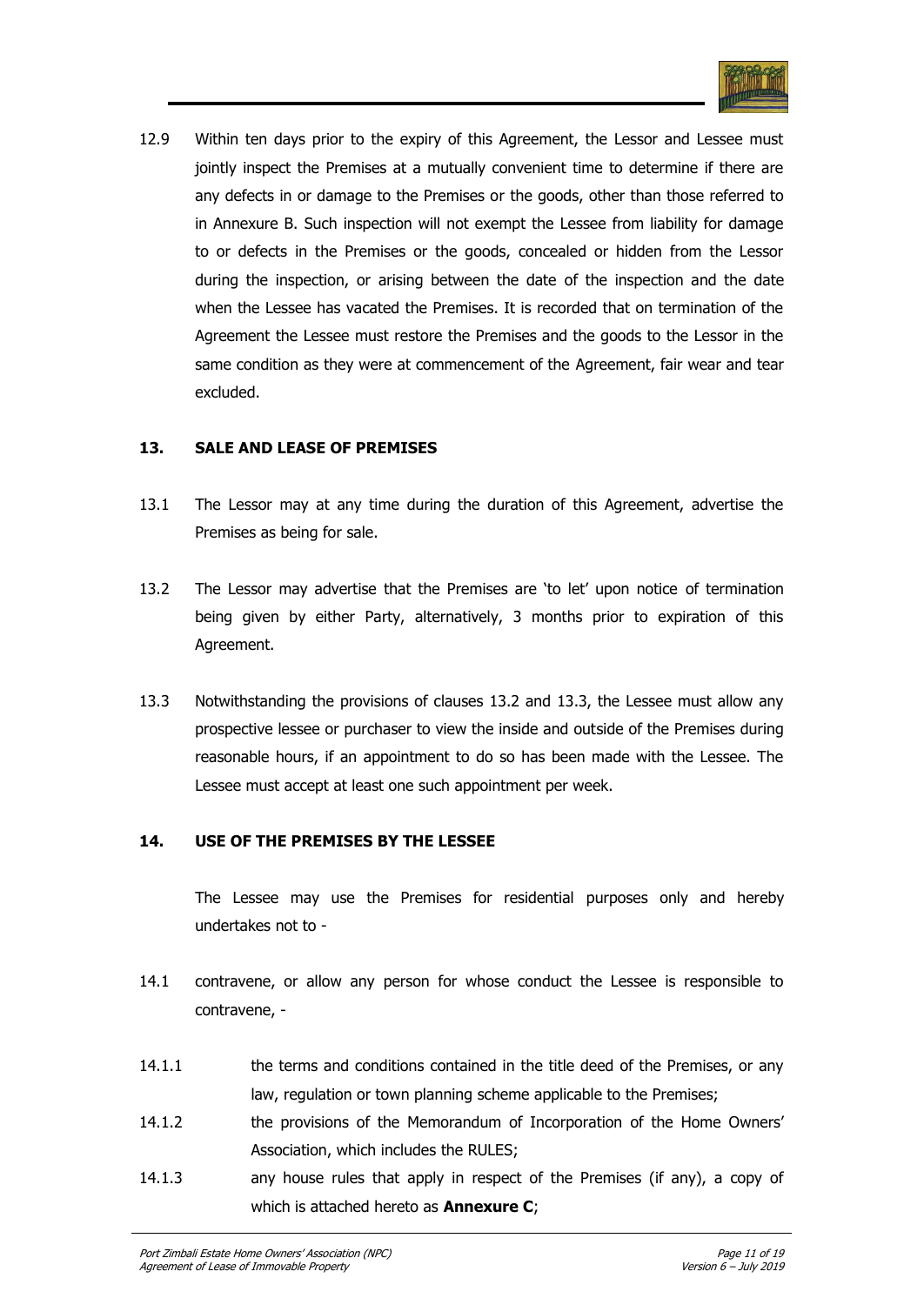

- 14.2 cause or permit any nuisance upon the Premises or within Port Zimbali Estate;
- 14.3 keep any pet in or on the Premises without the Lessor"s prior written consent, or allow pets or other animals to damage the Premises;
- 14.4 damage any part of the Premises or mark or paint (or drive nails, hooks or screws into) the doors, walls, ceilings or floors of the Premises;
- 14.5 display advertisements or notices of whatever nature on any part of the Premises, without the written consent of the Lessor;
- 14.6 interfere in any manner whatsoever with the existing electrical installation on the Premises or connect any electrical equipment to the electrical current which may in any way damage the electrical installation or cause it to short-circuit;
- 14.7 make any alteration to the Premises whatsoever without the written consent of the Lessor;
- 14.8 keep or store any dangerous or hazardous material or substance on the Premises or do or permit anything which may affect the Lessor's insurance on the Premises;
- 14.9 hold, or permit the holding of, any sale by public auction on the Premises;
- 14.10 remove or detach any item forming part of or attached to the Premises, without the Lessor's written consent:
- 14.11 dispose of garbage or rubbish otherwise than in a reasonably clean and safe condition;
- 14.12 misuse the electrical, plumbing, sanitary, heating, ventilation, air conditioning and other facilities and appliances forming part of the Premises; or
- 14.13 alter or cause to alter, whether intentionally or by omission, the grounds and/or flowerbeds, including the sidewalk areas adjacent to the street of the Premises in any manner that may result in a contravention of the landscape controls of the Home Owners" Association;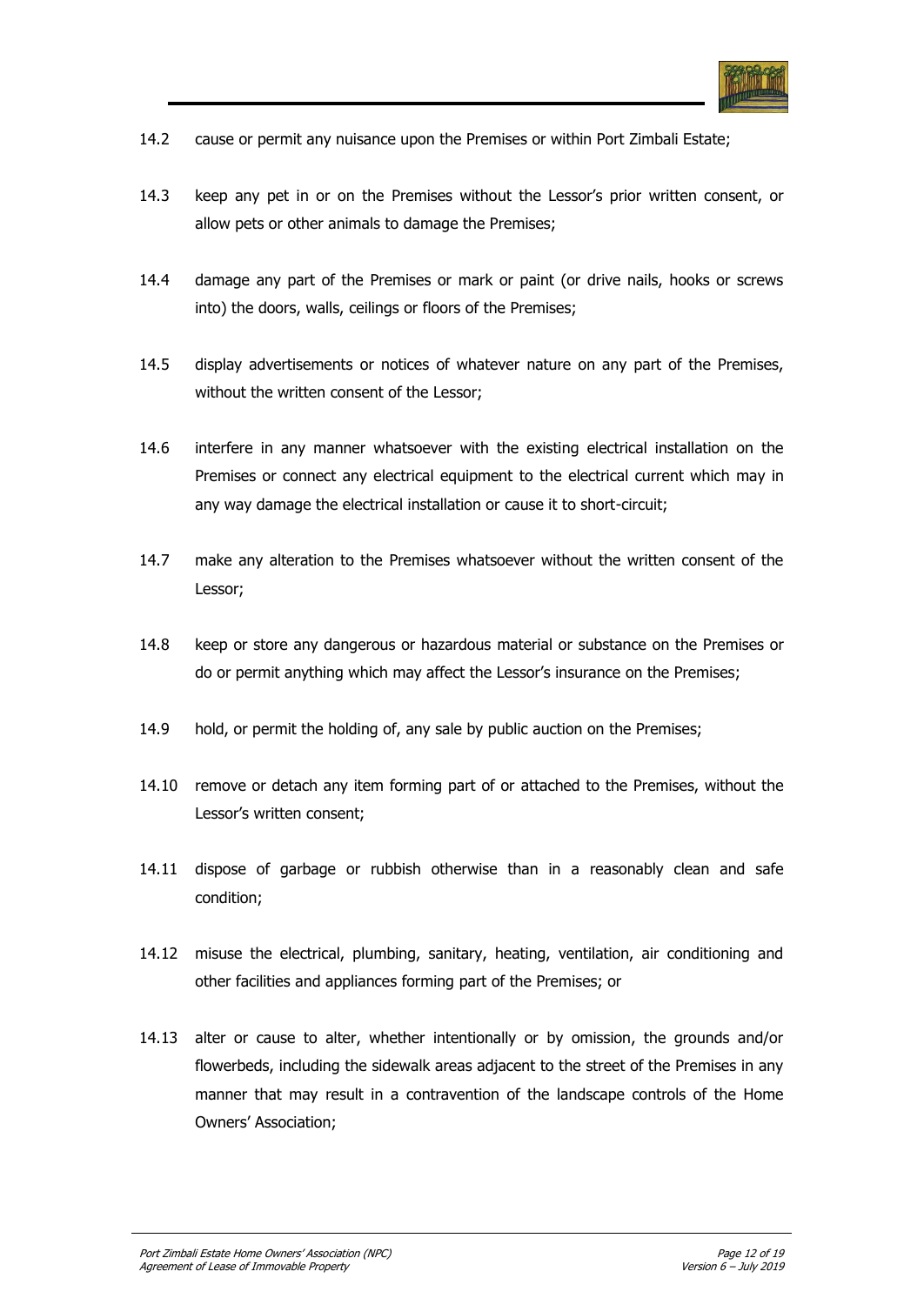

It being expressly agreed that any act or omission by the Lessee or any person for whose conduct the Lessee is responsible that contravenes or is in breach of the provisions of clause 14 of this Agreement shall constitute a material breach of this Agreement. The Lessee agrees that for purposes of clause 14 a report compiled by the Home Owners" Association or their duly authorised agent stating that the Lessee has contravened clause 14 and setting out the grounds there for shall suffice as sufficient evidence of contravention or breach of clause 14 of this Agreement by the Lessee or any person for whose conduct the Lessee is responsible.

## **15. IMPROVEMENTS**

- 15.1 No improvements of any nature may be made to the Premises by the Lessee without the express prior written approval of the Lessor. Any luxurious or useful improvement made by the Lessee on or to the Premises may be removed by the Lessee on termination of the Agreement at own cost, provided all damage caused by such removal is made good. The Lessee may not claim from the Lessor any compensation in respect of any improvement not removed.
- 15.2 The Lessor may at or after termination of the Agreement demand in writing that any improvement or addition made by the Lessee in respect of the Premises be removed by the Lessee at the latter"s cost. The Lessee must repair all damage caused by such removal.
- 15.3 Should the Lessee fail to -
- 15.3.1 comply with a demand made by the Lessor in terms of clause 15.2, the Lessor may, in addition to any other remedy or right available in terms of this Agreement, remove the relevant improvement and/or addition and recover the costs thereof from the Lessee, including the cost of repair of all damage caused by such removal; or
- 15.3.2 repair all damage to the Premises caused by the removal of improvements and/or additions in terms of clauses 15.1 or 15.2 and should the Lessee remain in default for seven days after receipt of a written notice by the Lessor demanding that the damage be made good, the Lessor may without further notice to the Lessee carry out the repairs and recover the cost thereof from the Lessee.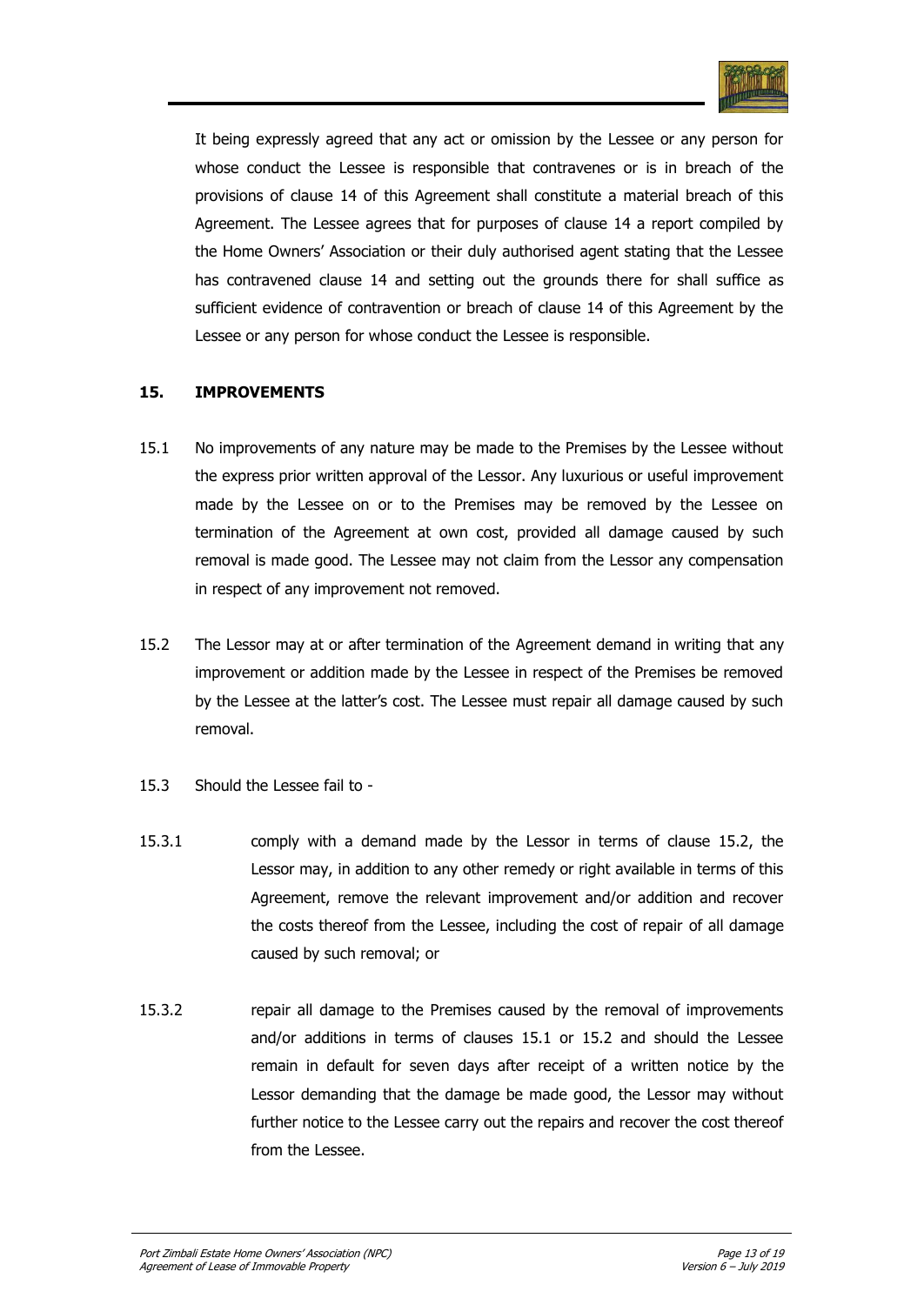

## **16. BREACH OF AGREEMENT**

- 16.1 Despite any other clause in this Agreement, should either one of the Parties breach any of the terms of this Agreement and fail to remedy such breach within fourteen days after receipt of a written notice from the other Party demanding that the breach be rectified, the latter Party may without affecting any other legal rights either:-
- 16.1.1 claim specific performance; or
- 16.1.2 cancel this Agreement immediately, without further notice, and recover damages from the Party at fault

Provided that no such notice is required if the Lessee fails to pay any Rental and continues with such failure for a period of seven days after payment is due.

- 16.2 Should there be a dispute as to whether this Agreement has been lawfully cancelled, the Lessor will retain the Deposit until such dispute is resolved either by agreement between the Lessor and the Lessee or by order of a court or other tribunal or forum.
- 16.3 Should this Agreement be lawfully cancelled by the Lessor, the Lessee and/or any other person occupying the Premises on the Lessee"s behalf must immediately vacate the Premises and allow the Lessor to take occupation thereof.

## **17. INDEMNITY AND ACT OF GOD, FIRE OR BURGLARY**

- 17.1 The Lessor is not liable for any loss or damages suffered by the Lessee following any act of God, burglary of or fire on the Premises.
- 17.2 The Lessor and the Home Owners" Association shall not be responsible for any loss or damage which the Lessee, his servants, employees, agents or any person for whom the Lessee is responsible may suffer, arising out of the use of the Premises or the Port Zimbali Estate, and the Lessee hereby indemnifies the Lessor and the Home Owners" Association against any claim arising from the foregoing.

## **18. EXPIRY AND/OR TERMINATION OF THIS AGREEMENT**

- 18.1 If the Lessee wishes to terminate this agreement at any time on the grounds that
	- (a) the Lessee has died or has become incapacitated and therefore unable to follow his employment within the said area; or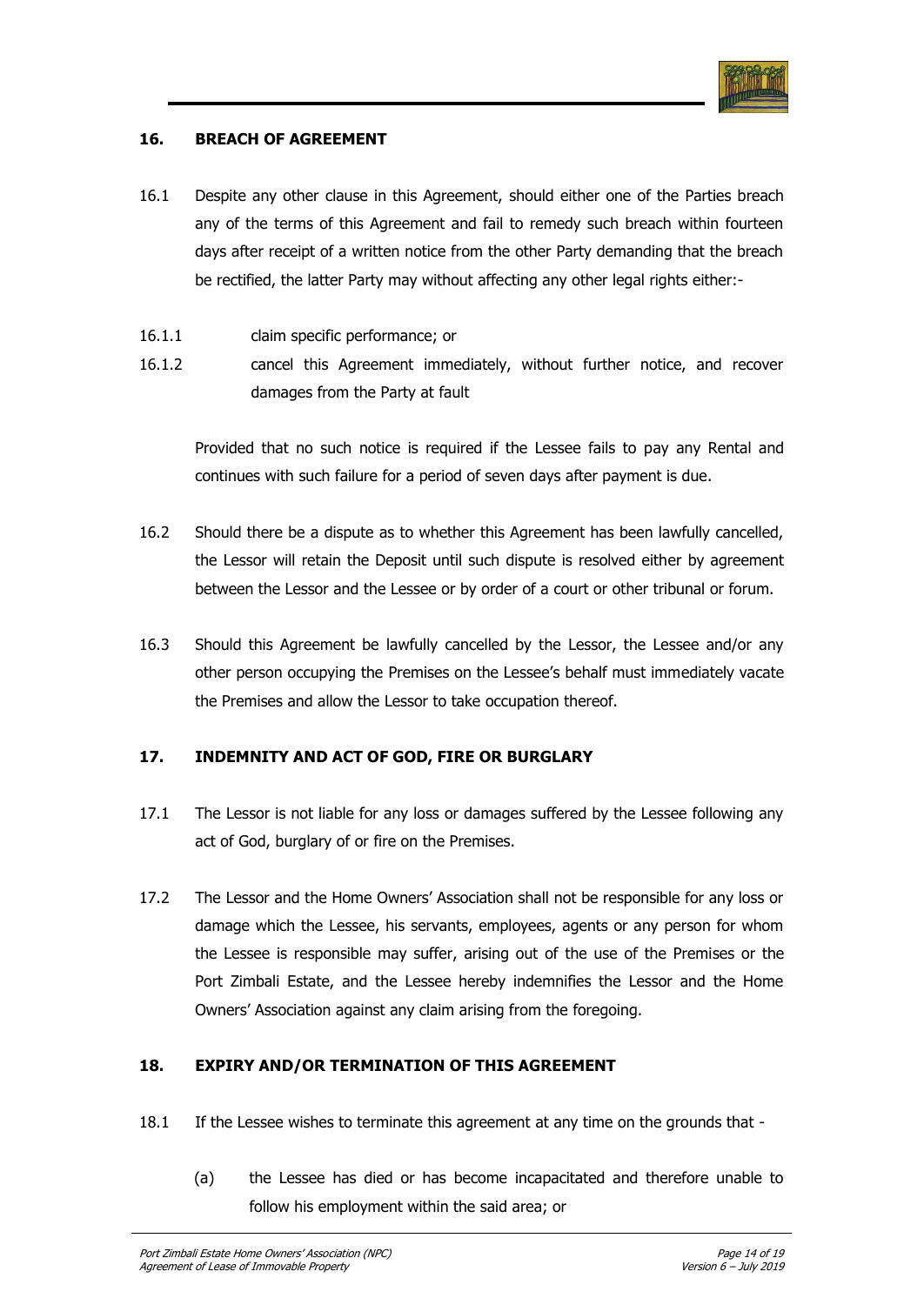

(b) a member of his immediate family has died or has become incapacitated;

then the Lessee or his representative shall give the Lessor three clear calendar months" written notice terminating this agreement, provided such notice may not be given at any time during the first 6 (SIX) months of the Lease Period, together with proof of the circumstances giving rise to the termination to the reasonable satisfaction of the Lessor. The Lessee shall be bound by the terms of this agreement until the date of expiry of the termination notice period and thereafter the parties shall only be bound by the terms of this agreement to the extent of antecedent claim or breach of obligation or agreement which accrued prior to the expiry of the termination notice period.

- 18.2 If the Lessee wishes to terminate this agreement at any time on the grounds that the Lessee has been transferred by his current employer to a destination outside of KZN or South Africa, then the Lessee shall give the Lessor three calendar months" written notice terminating this agreement, provided such notice may not be given at any time during the first 6 (SIX) months of the Lease Period, together with proof of the circumstances giving rise to the termination to the satisfaction of the Lessor. The Lessee shall be bound by the terms of this agreement until the date of expiry of the termination notice period and thereafter the parties shall only be bound by the terms of this agreement to the extent of antecedent claim or breach of obligation or agreement which accrued prior to the expiry of the termination notice period.
- 18.3 In the event of any early termination of the Agreement by the Lessee, the Lessee shall be liable for the payment of the procurement agency fee relating to any period following such early termination up to the date upon which the Agreement would have under normal circumstances expired. The calculated pro-rata portion of this procurement agency fee shall be deducted from the balance of the deposits amount, if any (in other words: after taking into account the deduction of amounts described in paragraph 6.2.1 from the deposits amount), held by the Lessor and this amount paid to the Estate Agent after the date of early termination. This pro-rata portion of the procurement agency fee cost for which the Lessee is liable may be mitigated in favour of the Lessee and the Lessor in the event of the Estate Agent securing a suitable replacement Lessee, unless an alternative arrangement is arrived at between the Estate Agent, the Lessee and the Lessor – such arrangement to be reduced to writing.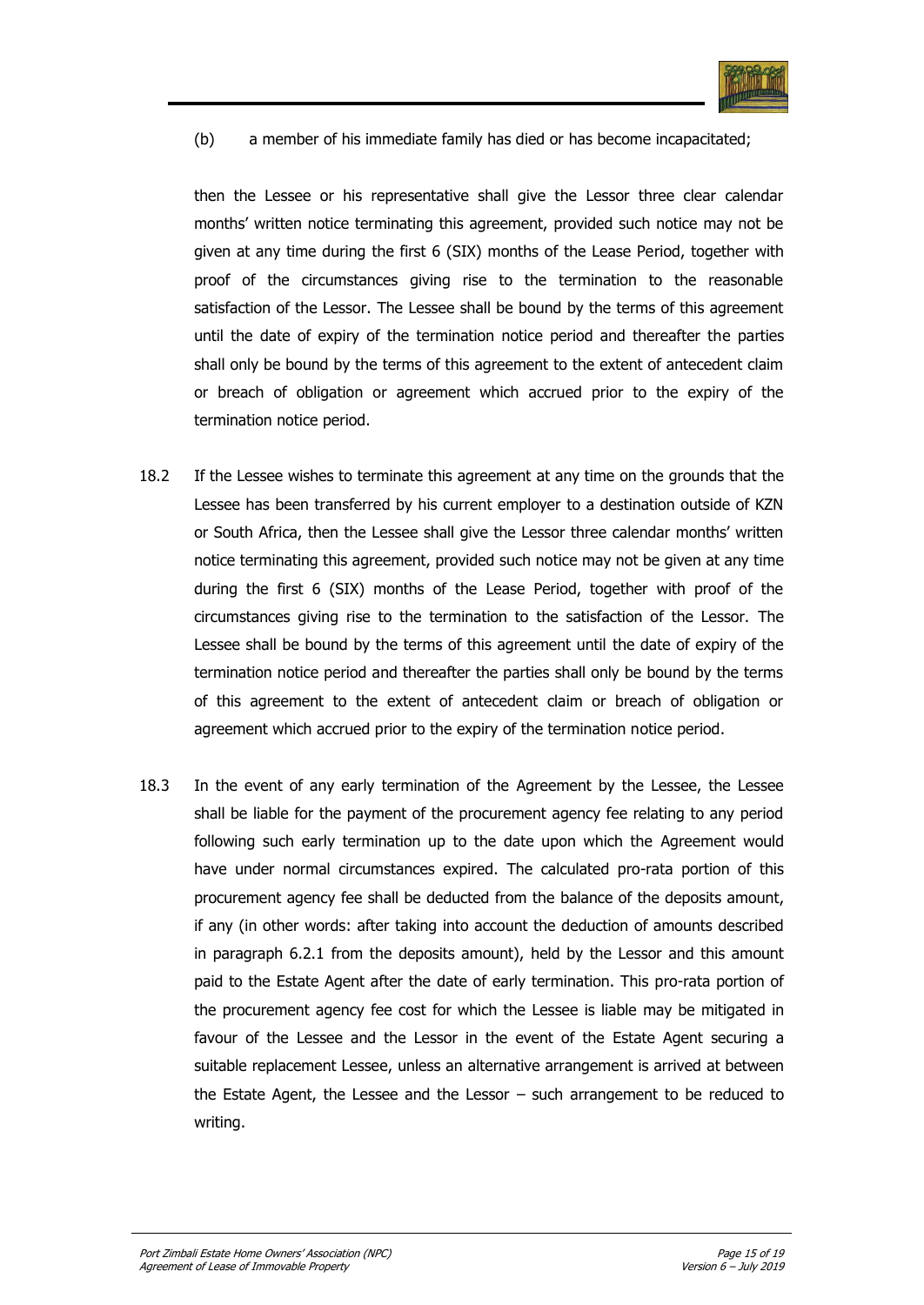

- 18.4 Upon Expiry Date or date of termination of this Agreement the Lessee must forthwith vacate the Premises and -
- 18.4.1 return to the Lessor all keys received at commencement of the Agreement;
- 18.4.2 hand over the Premises in a clean and tidy condition;
- 18.4.3 remove all goods which the Lessee brought onto the Premises; and
- 18.4.4 return the Premises to the Lessor in the same condition in which they were received, reasonable wear and tear excepted.
- 18.5 Should the Lessee fail to comply with clause 18.4 and/or leave behind goods after vacating the Premises, the Lessor may replace keys not returned, have the Premises cleaned and/or the said goods removed, without notice to the Lessee, and claim from the Lessee all costs incurred in doing so.

## **19. GENERAL**

- 19.1 The Parties consent to the jurisdiction of the magistrate"s court in connection with any action arising from this Agreement or the cancellation thereof.
- 19.2 Should two or more persons sign this Agreement as Lessees, they are liable jointly and severally for the due performance of their obligations in terms of this Agreement.
- 19.3 No alteration, variation, amendment or purported consensual cancellation of this Agreement or any deletion there from shall be of any force or effect unless reduced to writing and signed by or on behalf of the Parties.
- 19.4 This Agreement constitutes the entire agreement between the Parties and no provisions, terms, conditions, stipulations, warranties or representations of whatsoever nature, whether express or implied have been made by any of the Parties or on their behalf except as are recorded herein.
- 19.5 The Lessor warrants that all consents required in terms of the Matrimonial Property Act 88 of 1984 (if applicable) have been obtained.
- 19.6 This Agreement is binding once it has been signed by both the Lessor and the Lessee, even if the Lessee has not been notified that the Lessor has signed.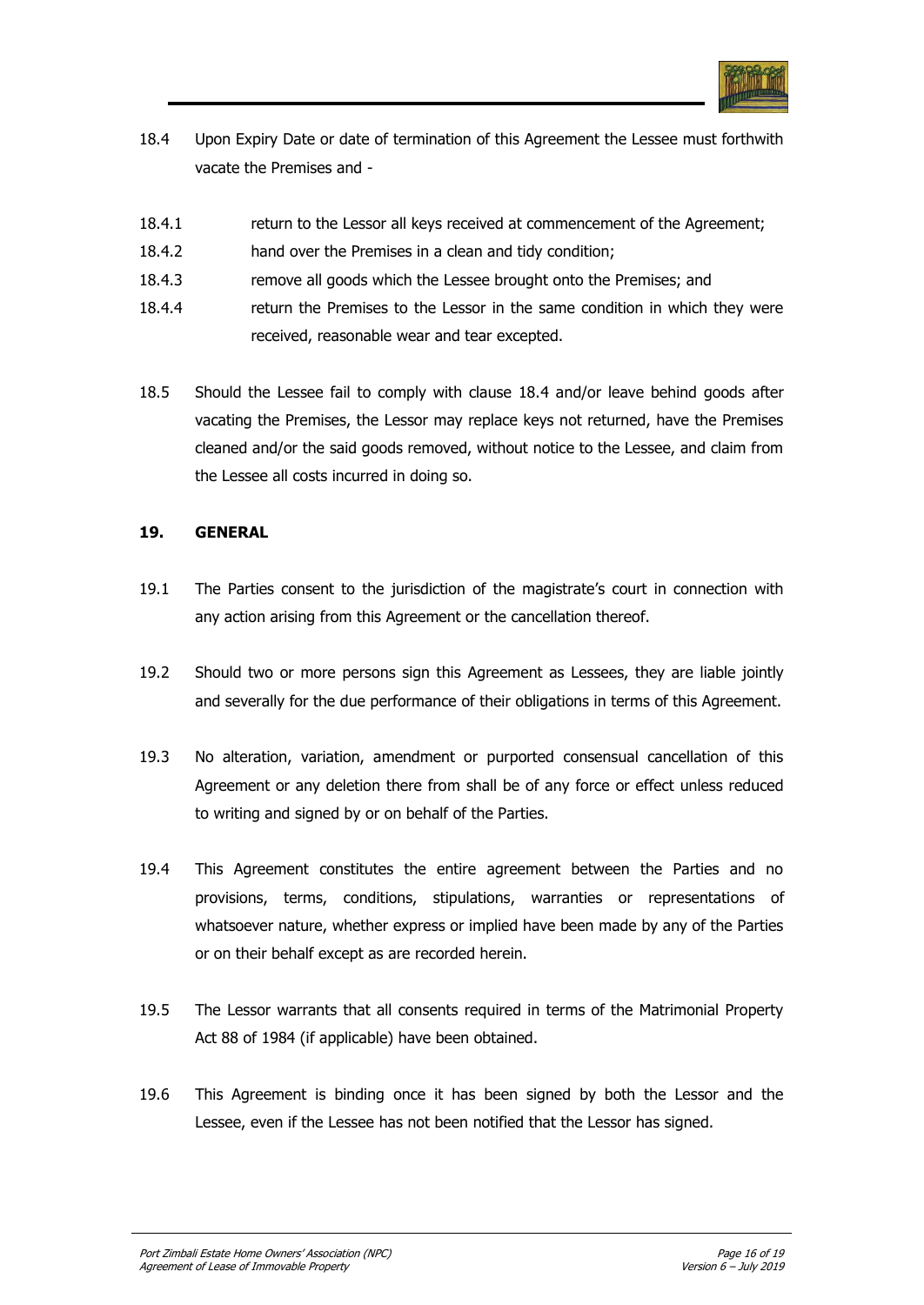

- 19.7 No relaxation, extension of time, latitude or indulgence which either Party ("the grantor") may show, grant or allow to the other ("the grantee") shall in any way constitute a waiver by the grantor of any of the grantor's rights in terms of this Agreement and the grantor shall not thereby be prejudiced or estopped from exercising any of its rights against the grantee which may have then already arisen or which may arise thereafter.
- 19.8 The Lessor chooses as their respective *domicilium citandi et executandi* where all notices and legal processes connected with this Agreement may be sent the address stated in clause 1. Such address may be changed by the Lessor on written notice to the Lessee. The Lessee chooses as their respective *domicilium citandi et executandi* where all notices and legal processes connected with this Agreement may be sent the Premises.
- 19.9 Any notice to a Party which is:-
- 19.9.1 sent by prepaid registered post in a correctly addressed envelope to it at its domicilium citandi et executandi shall be deemed to have been received on the  $7<sup>th</sup>$  day after posting (unless the contrary is proved); or
- 19.9.2 delivered by hand to a responsible person during ordinary business hours at its domicilium citandi et executandi shall be deemed to have been received on the day of delivery; or
- 19.9.3 transmitted by telefax to its chosen telefax number (if any) above, shall be deemed to have been received on the date of dispatch (unless the contrary is proved); or
- 19.9.4 transmitted by electronic mail to its chosen e-mail address (if any), shall be deemed to have been received on the first business day succeeding the date of dispatch (unless the contrary is proved).
- 19.10 Notwithstanding anything to the contrary herein contained, a written notice or communication actually received by a Party shall be an adequate written notice or communication to it notwithstanding that it was not sent to or delivered at its chosen domicilium citandi et executandi.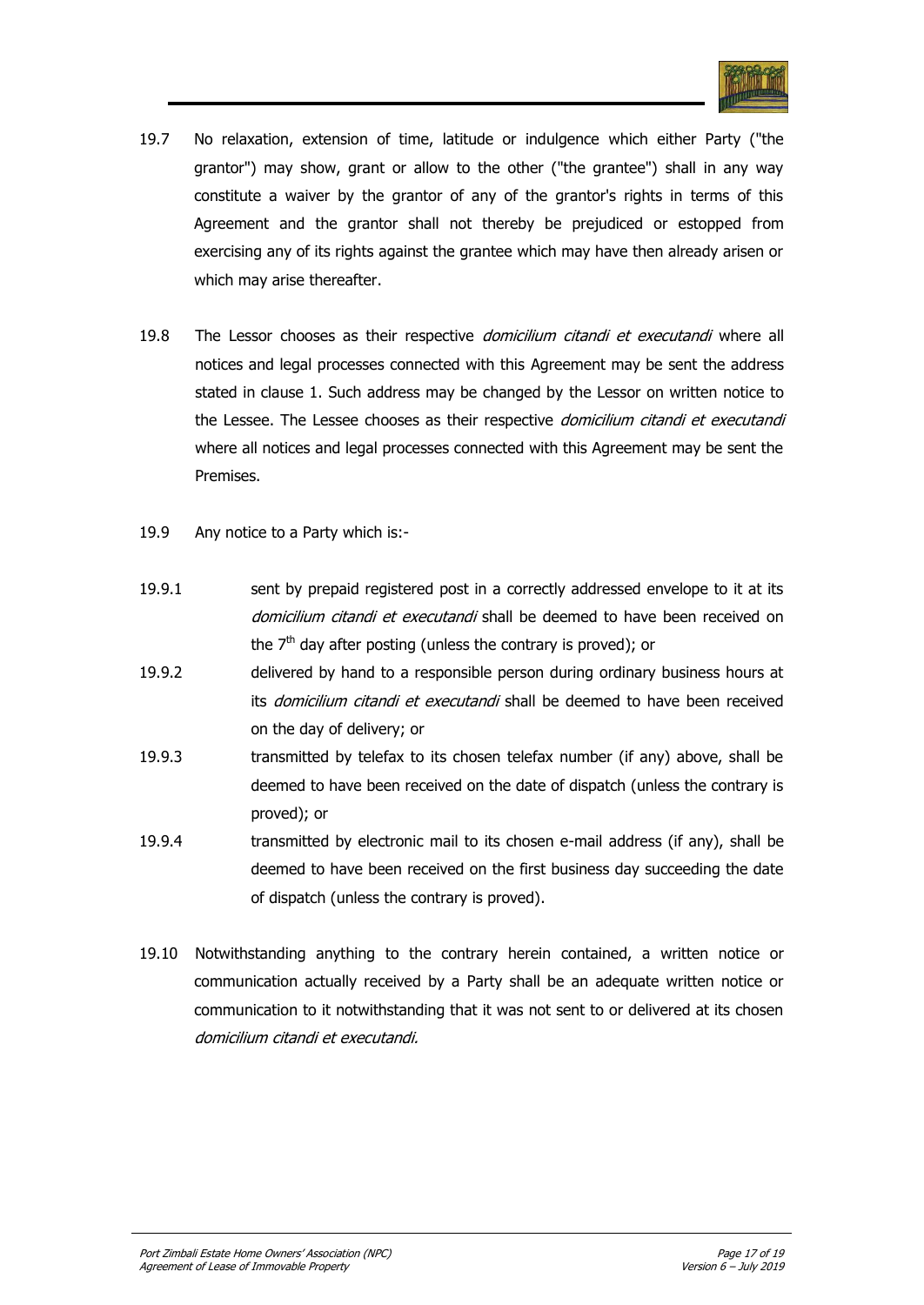

## **20. ALIENS**

The Lessee warrants that should he or she be an alien as defined in the Aliens Control Act 96 of 1991 a permit has been issued in terms of the said Act qualifying him or her to hire the Premises.

## **21. ESTATE AGENT'S FEE**

The Lessor shall be liable for the payment of a fee to the Estate Agent upon the commencement of this Agreement at a rate agreed to in terms of the Estate Agent"s rental mandate, including any Agreement renewal described in paragraph 5.2 of this Agreement. Should the Lessee enter into an agreement to purchase the Premises from the Lessor during the initial Lease Period or a renewed Lease Period or within a period of three (3) months after termination of this Agreement, the Lessor shall be liable for the payment of an agent's commission to the Estate Agent in the amount of 5% of the sales price of the Premises (which amount includes VAT if the Lessor is not a VAT registered vendor or excludes VAT if the Lessor is a VAT registered vendor) upon the date of registration of transfer from the Lessor to the Lessee.

## **22. INDEPENDENT ADVICE**

Each of the Parties to this Agreement hereby acknowledges and agrees that -

- 22.1 it has been free to secure independent legal and other professional advice (including financial and taxation advice) as to the nature and effect of all the provisions of this Agreement and that it has either taken such independent advice, or has dispensed with the necessity of doing so; and
- 22.2 all of the provisions of this Agreement and the restrictions herein contained are fair and reasonable in all the circumstances and are in accordance with the Parties" intentions.

 $\_$  ,  $\_$  ,  $\_$  ,  $\_$  ,  $\_$  ,  $\_$  ,  $\_$  ,  $\_$  ,  $\_$  ,  $\_$  ,  $\_$  ,  $\_$  ,  $\_$  ,  $\_$  ,  $\_$  ,  $\_$  ,  $\_$  ,  $\_$  ,  $\_$  ,  $\_$ 

 $\_$  ,  $\_$  ,  $\_$  ,  $\_$  ,  $\_$  ,  $\_$  ,  $\_$  ,  $\_$  ,  $\_$  ,  $\_$  ,  $\_$  ,  $\_$  ,  $\_$  ,  $\_$  ,  $\_$  ,  $\_$  ,  $\_$  ,  $\_$  ,  $\_$  ,  $\_$ 

 $\_$  ,  $\_$  ,  $\_$  ,  $\_$  ,  $\_$  ,  $\_$  ,  $\_$  ,  $\_$  ,  $\_$  ,  $\_$  ,  $\_$  ,  $\_$  ,  $\_$  ,  $\_$  ,  $\_$  ,  $\_$  ,  $\_$  ,  $\_$  ,  $\_$  ,  $\_$ 

## **23. SPECIAL CONDITIONS**